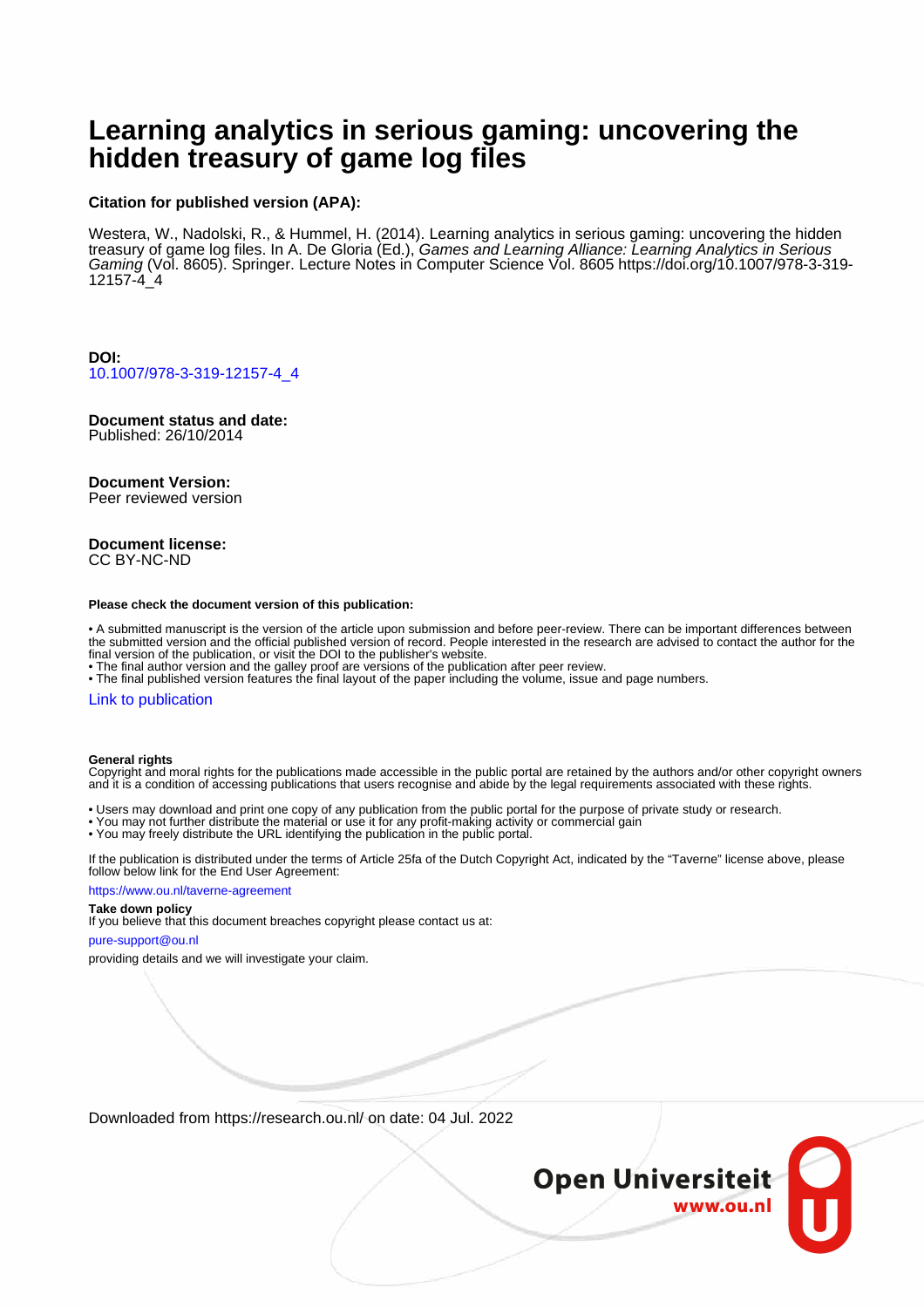# **Learning analytics in serious gaming: uncovering the hidden treasury of game log files**

Wim Westera<sup>1</sup>, Rob Nadolski<sup>1</sup> & Hans Hummel<sup>1</sup>

 $1$ Open University of the Netherlands, Valkenburgerweg 177, 6419 AT Heerlen, The Netherlands {wim.westera, rob.nadolski, hans.hummel}@ou.nl

**Abstract.** This paper presents an exploratory analysis of existing log files of the VIBOA environmental policy games at Utrecht University. For reasons of statistical power we've combined student cohorts 2008, 2009, 2010, and 2011, which led to a sample size of 118 students. The VIBOA games are inquirybased games, which offer a lot of freedom of movement. Our premise is that this freedom of movement is accompanied by behavioural variability across individuals, which may influence the efficiency of learning. Descriptive statistics of our sample revealed such variability of diverse game parameters. We have identified "switching behaviour", defined as the number of game objects (videos, resources, locations) accessed per unit time, as a relevant behavioural pattern. Multiple regression analysis showed that switching rates of videos and locations explain 54 % of the variance of learning efficiency (defined as final score per unit time). Both the model and the model coefficients were significant beyond the 0.001 level. The same switching variables also account for 45% of the variance of total time spent T. Predictive models of final score weren't found. We conclude the paper by critically evaluating our findings, making explicit the limitations of our study and making suggestions for future research that links learning analytics and serious gaming.

### **1 Introduction**

Serious games are outstanding examples of adaptive systems as they continuously adjust their responses to the learners' actions for preserving favourable game play. Although many serious games retain somewhat of the user's history in log files, the actual use of logging data is quite limited. Adaptive game responses seldom build on the user's history of consecutive actions, but instead tend to use a static set of criteria, very similar to a simple checklist. Similarly the assessment of learning progress is based on closures and performance milestones. From a game developer's perspective this situation is understandable, since the only relevant thing would be to check whether the player achieves sufficient performance milestones within the constraints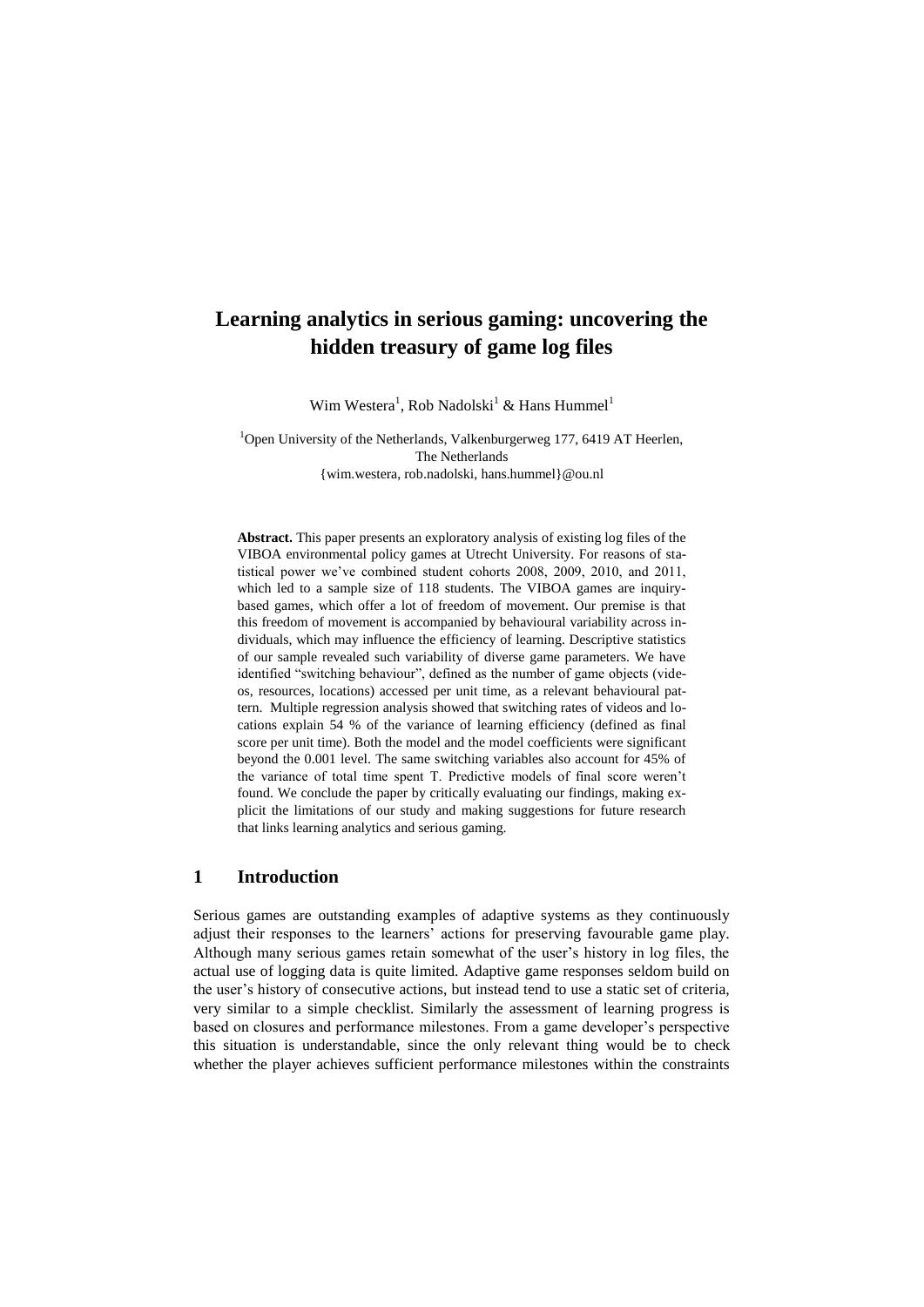of the game rules. However, from an educator's perspective, if not a research perspective, the players' logging history could be beneficial for building detailed user models, analysing the process of learning or tracing bottlenecks in game play. For preserving the efficiency of learning it is highly relevant to gain insights in the activities and behaviours needed for the player to reach these performance milestones: e.g. did the learner achieve the milestone in an efficient and well-considered way, or was it a thoughtless trial and error style that took a lot of time without achieving any learning gains? Various authors [1,2] explain the difference between a performance orientation and a learning orientation: while game play tends to focus on performance, which is linked with an attitude of achieving milestones and score (in many cases under time constraints), learning requires opportunities for reflection, repetition, self-evaluation, pauses, and even the preparedness to make mistakes. Hence, the process of gaming may readily counteract the process of learning. Having completed a serious game successfully doesn´t necessarily imply successful learning. This uncertainty about the effectiveness of learning will be larger as games offer more freedom of movement to the learners. In well-structured drill and practice games, e.g. in arithmetic, learning gains are likely to coincide with performance gains. In recent years, however, serious games have been based more and more on open approaches associated with contextualized problem solving, adventure games, inquiry-based learning and competence learning. These approaches all offer large degrees of freedom and heavily rely on selfdirected learning, self-regulation and other 21st century skills relevant for today's knowledge workers [3,4]. In such contexts the freedom of movement is likely to display more behavioural variability across different individuals. So far, however, very little is known about the actual in-game behaviours of learners and how these behaviours relate to learning achievements. Game logging data are a treasury of information, which could be exploited for distilling more details about the players' learning achievements based on their wanderings and trajectories through the network of game state nodes.

This paper provides an exploratory study of existing log files of serious games that were used by 118 master students in environmental sciences students at Utrecht University. For practical reasons the study is constrained to a retrospect study: the logging files date back to 2008-2011. Our aim is to explore to what extent the logging data of these particular games would be helpful to reveal meaningful patterns, variables and relationships. We will first briefly explain the emerging research field of learning analytics and connect this with new developments of user tracking in serious games. We will describe our serious games and their context of use. Next we will describe the type of logging data that are available and explain what primary variables will be used for the analysis. Finally the results are presented and critically evaluated.

### **2 Learning analytics**

Analysing learner log data is closely related to the wider framework of learning analytics, which is generally defined as using the ever-growing amounts of data about learners' activities and interests for improving learning outcomes [5]. A related term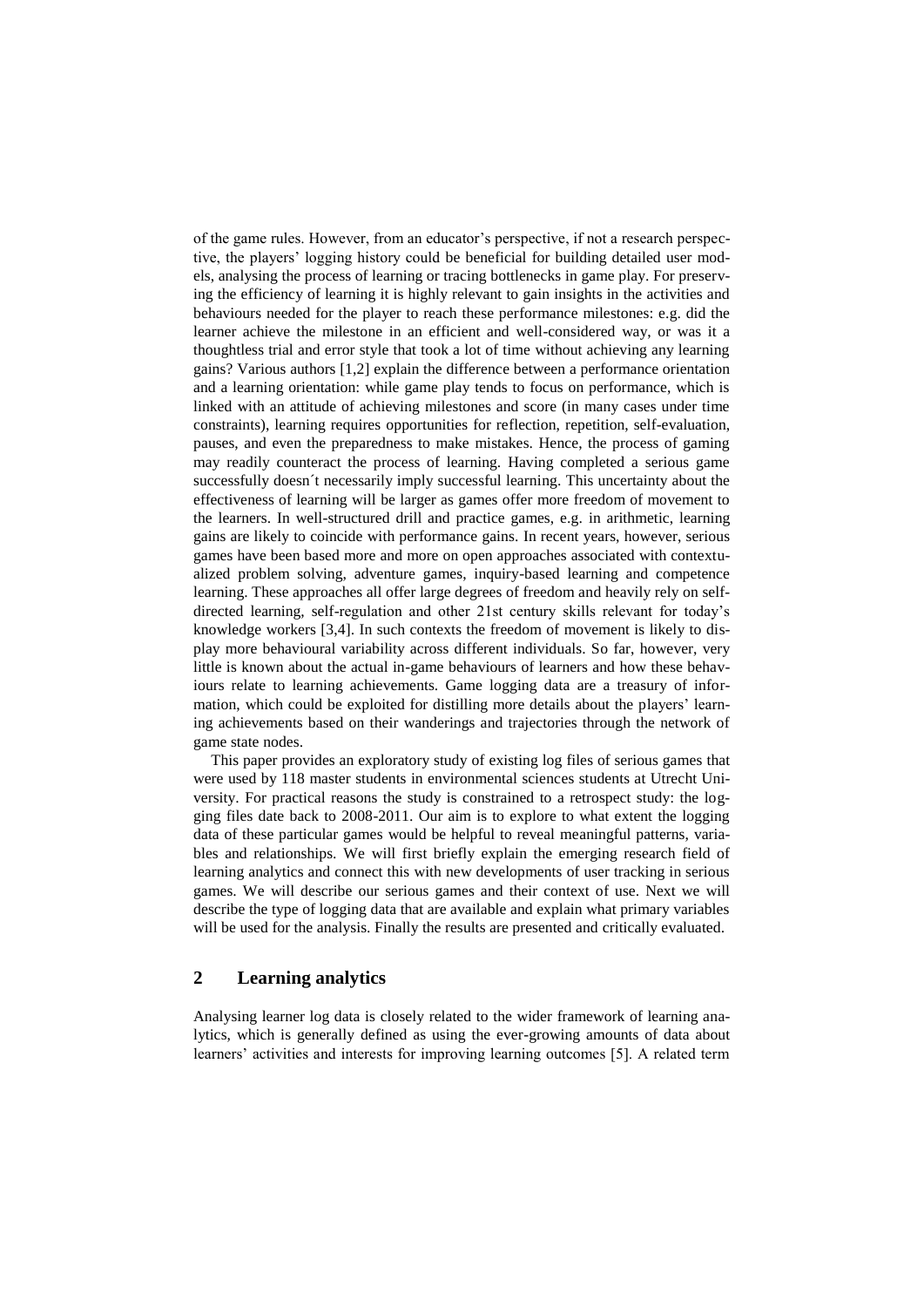is educational data mining [6]. While the focus of educational data mining is on methods for extracting the data, learning analytics concerns the development and application of predictive models in instructional systems [7]. Although student metrics have been used for decades to improve student throughputs and education workflows, in recent years datasets have grown larger and have become more easily accessible because of the use of Learning Management Systems such as Moodle and Blackboard for the online delivery of learning content. Many of these tools include student tracking functions that automatically log and aggregate student activity data as well as user profile data, access statistics and test results. At an institutional level a best practice is provided by the Signals project at Purdue University, which demonstrates how educational data mining and predictive modelling can be used for obtaining higher grades and retention rates than were observed in control groups [8,9]. New developments such as open educational resources and MOOCS [10] will yield big sets of learner data and support their analysis. Although learning analytics is generally qualified as an opportunity for improving the quality and effectiveness of learning, important concerns are raised because analytics could severely disempower and demotivate learners when they are provided with continuous feedback about their knowledge and performance gaps as compared with other students [11]. Also the capturing of unstructured personal traces across different platforms, social networks and contexts goes with some principle barriers linked with privacy protection and other legal issues [5].

### **3 Serious gaming and logging**

As Gee [12] pointed out many video games are based on the growth of the players' mastery of knowledge and skills, and therefore incorporate tracking methods that allows for continuous adaptation of difficulty levels, hints and challenges to their achievements and progress. Some games provide learner support services based on playing behaviour, e.g. scaffolding, hinting, micro-feedback, meta-level feedback [13,14]. Social gaming companies, such as Zynga, use player tracking for predicting what users want and will do next in a game to find out how to make games more fun and get users more engaged [7]. In most serious games, however, the logging is mainly used for triggering events and new episodes in the game flow and game narrative, but is seldom used for the accommodation of user modelling and personalised learning. Although user tracking is a predominant and well-exploited mechanism for adaptive gameplay, the player's full history of states is greatly underused, because most games reflect a discrete time Markov chain, which assigns only a limited role to state history and process memory. Serrano-Laguna et al. [15] notice that logging data in games are highly under-exploited. They suggest that logging of interactions in a game could in principle be used for automated assessment as an alternative for intermediate tests or questionnaires, which are often perceived as unwanted interruptions of game play. A comprehensive approach for in-game assessment was given by Shute et al. [16], which entails the combination of Evidence-Centered Assessment [17] and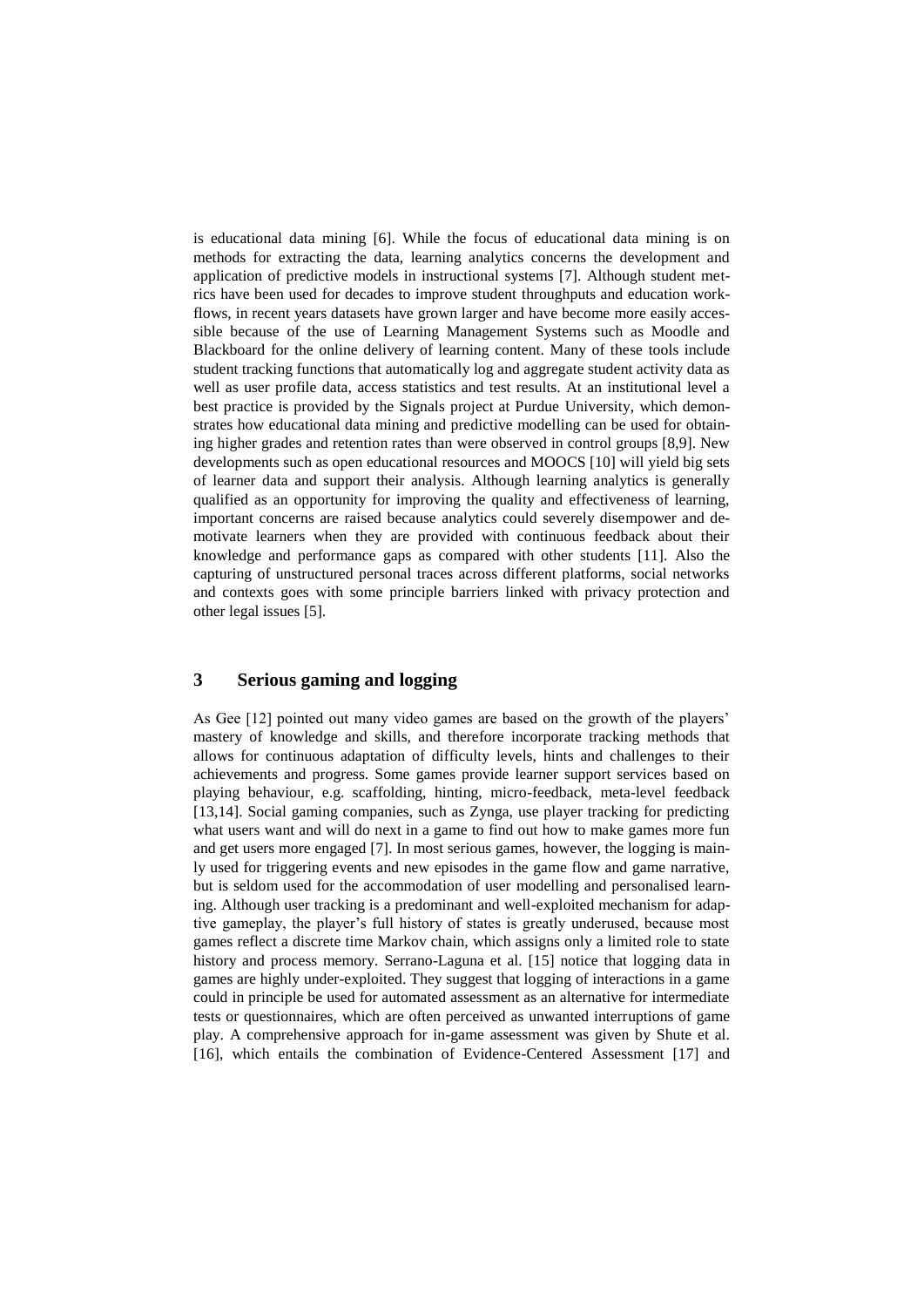Bayesian score models [18]. Its ingredients include a competency model, a learner model, an evidence model (providing clues for evidence) and a task model. Reese and colleagues [19] report about the CyGaMEs project, which quantifies game play activity to track timed progress toward the game's goal and uses this progress as a measure of player learning. Westera et al. [4] point at using game logging data for strategic feedback rather than tactic or micro-level feedback, in order to nourish the learners' self-directedness, self-evaluation and reflection.

## **4 Serious gaming context: Environmental policy games for a Master of Science degree**

Our analysis focuses on a series of 5 online serious games in the domain of environmental sciences that were jointly developed by the Open University of the Netherlands, Utrecht University, and Radboud University Nijmegen. The games are implemented on the EMERGO game engine [\(www.emergo.cc\)](http://www.emergo.cc/) and linked together in a single game run that takes about 50 hours of study. Students preparing for their Master of Science degree adopt the role of an environmental consultancy trainee at the (fictitious) VIBOA consultancy agency. In this role they are confronted with authentic environmental policy problem cases (1. Wadden Sea, 2. Wind energy, 3. Lake Naarden, 4. Micro pollution, 5. River management). Guided by inquiry-based gaming scenarios the students individually have to make a thorough analysis of the problems by consulting various stakeholders (video-based interviews with experts) and by collecting and combining relevant information from reports, scientific papers, texts of law, formal documents and other sources. They have to apply scientific methodologies and theories, and finally deliver a report for proposing well-substantiated policy measures. The game narrative and feedback is closely linked with the work conditions at the environmental consultancy office. In figure 1 a screenshot of the online game shows a scene from a (videotaped) meeting at the VIBOA environmental consultancy office.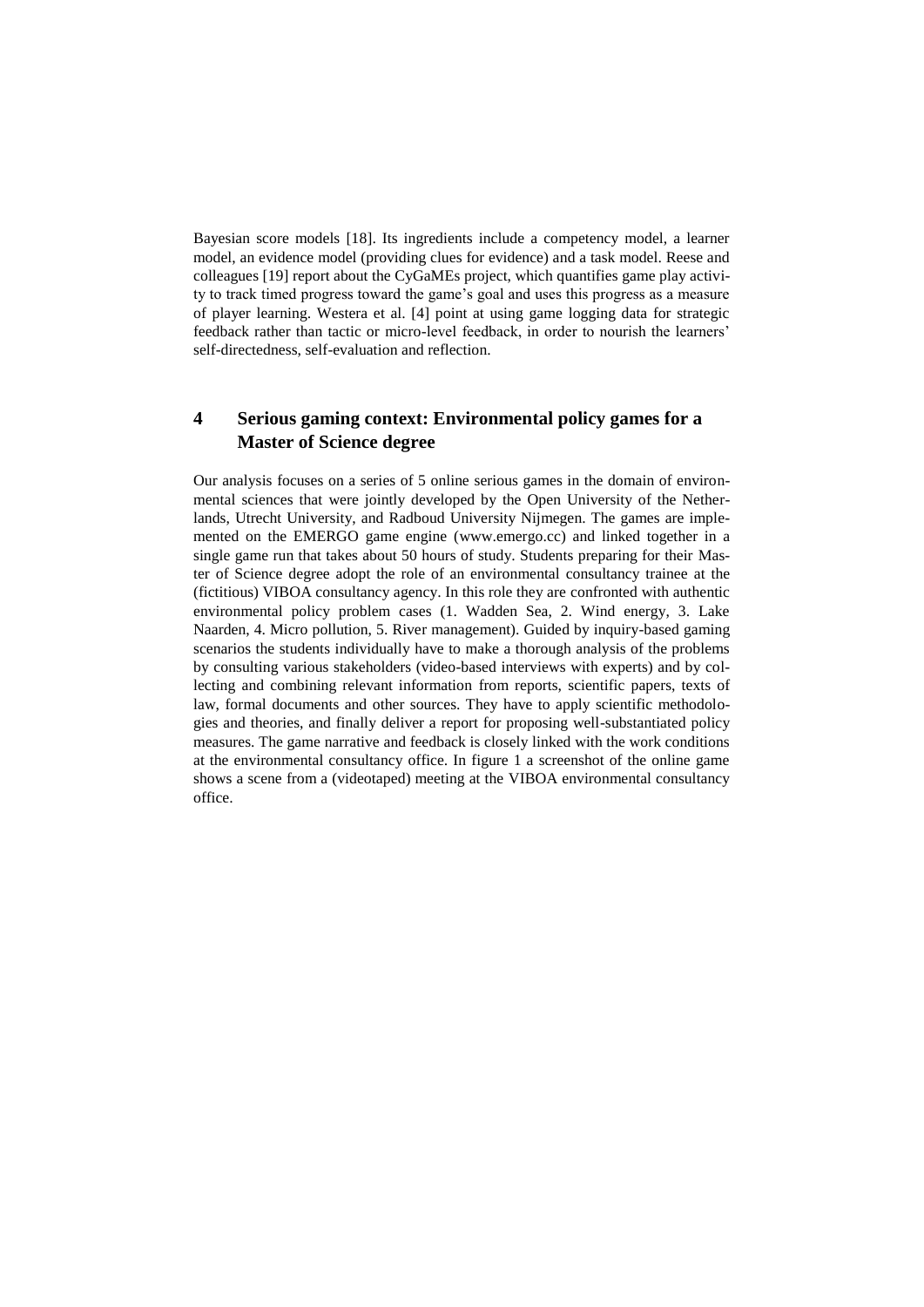

**Fig. 1.** Screenshot of the VIBOA environmental consultancy game

The games include 4 pre-tests which are used for self-testing of prior knowledge before entering a game. Each of the games offers large degrees of freedom to the students as to what approach to develop, who to interview, or what sources to use. Occasionally, incoming notifications or (pseudo) email messages provide new information, announce new events, provide hints or prompt for certain actions. The first game is an introductory game. The examination is based on the students' reports about games 2, 3, 4 and 5.

We've retrieved logging data of student cohorts from Utrecht University. For reasons of statistical power we have combined cohorts of 2008, 2009, 2010, and 2011, all playing the games under the same internal and external conditions (e.g. preparation, time frames, intermediate assessments, examinations). After exclusion of students who failed to obtain a final score (e.g. dropouts), we ended up with a sample of 118 students (46% male, 54% female) including 7 people who failed in one year but re-enrolled in the subsequent year.

### **5 Theoretical framing**

The observations that we will be able to make are constrained by the type of logging data that we have available. The EMERGO educational game engine is an open source web-based game authoring and run-time delivery environment composed of diverse functional components. These components are linked together by the game logic. Since each component has its own separate logging system, we have implemented a logging aggregator, which integrates the distributed data into a joint logging file. The logging file records all meaningful student actions such as visiting a location, opening an information resource (document, URL, picture, graph, etc.), accessing a video, asking a video-interview question, accessing a pre-test, answering a pre-test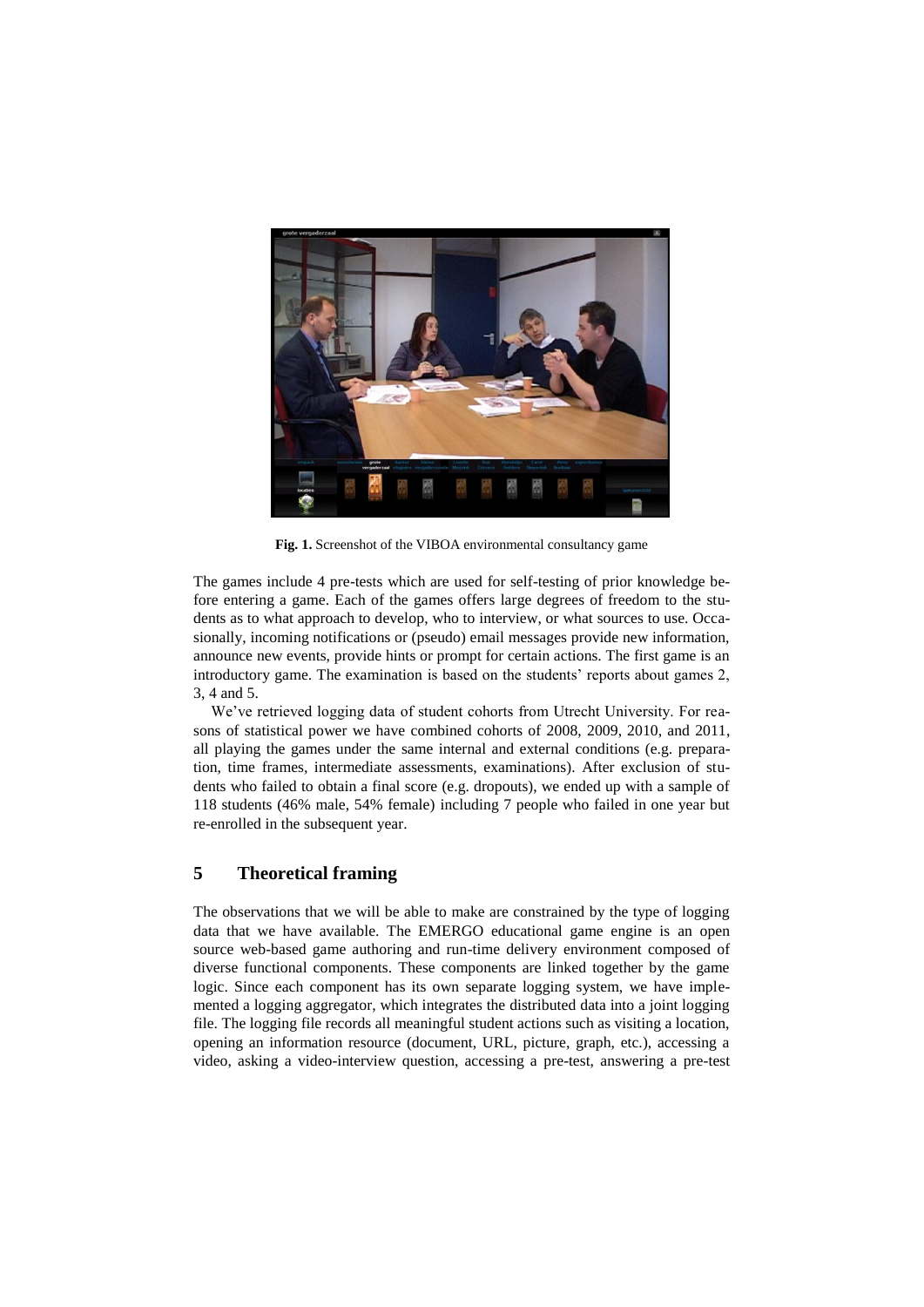question and some more. Also system responses are recorded. All actions go with a timestamp. Figure 2 displays a specimen of the aggregated log file.

| name        | time | component                | tag          | id                                                            | key        | value | system/user | userdata | data                    |
|-------------|------|--------------------------|--------------|---------------------------------------------------------------|------------|-------|-------------|----------|-------------------------|
| Student XXX |      | 21436 script Windenergie | timer        | TI Start Deeltoets 2                                          | finished   | true  | system      | none     | none                    |
| Student XXX |      | 21439 gesprekken         | map          | theoretisch kader en onderzoekmethode                         | outfolded  | true  | user        | none     | none                    |
| Student XXX |      | 21454 gesprekken         | question     | Vanuit welk theoretisch perspectief op belei opened           |            | true  | user        | none     | none                    |
| Student XXX |      | 21454 gesprekken         | question     | Vanuit welk theoretisch perspectief op belei outfoldable true |            |       | system      | none     | none                    |
| Student XXX |      | 21454 gesprekken         | question     | Vanuit welk theoretisch perspectief op belei selected         |            | true  | user        | none     | none                    |
| Student XXX |      | 21454 gesprekken         | fragment     | OGB-WND-SAG-INT-006                                           | opened     | true  | system      | none     | OGB-WND-SAG-INT-006.flv |
| Student XXX |      | 21457 script Windenergie | timer        | TI Start Deeltoets 2                                          | finished   | true  | system      | none     | none                    |
| Student XXX |      | 21463 gesprekken         | question     | Welke methoden of modellen heb ie in dit o opened             |            | true  | user        | none     | none                    |
| Student XXX |      | 21463 gesprekken         | question     | Welke methoden of modellen heb je in dit o outfoldable true   |            |       | system      | none     | none                    |
| Student XXX |      | 21463 gesprekken         | question     | Welke methoden of modellen heb ie in dit o selected           |            | true  | user        | none     | none                    |
| Student XXX |      | 21472 gesprekken         | question     | Was de toepassing van de methoden en mod opened               |            | true  | user        | none     | none                    |
| Student XXX |      | 21472 gesprekken         | question     | Was de toepassing van de methoden en mod outfoldable true     |            |       | system      | none     | none                    |
| Student XXX |      | 21472 gesprekken         | question     | Was de toepassing van de methoden en mod selected             |            | true  | user        | none     | none                    |
| Student XXX |      | 21472 gesprekken         | fragment     | OGB-WND-SAG-INT-009                                           | opened     | true  | system      | none     | OGB-WND-SAG-INT-009.flv |
| Student XXX |      | 21475 gesprekken         | question     | Heb je zelf een nieuwe methode of methodi opened              |            | true  | user        | none     | none                    |
| Student XXX |      | 21475 gesprekken         | question     | Heb ie zelf een nieuwe methode of methodi outfoldable true    |            |       | system      | none     | none                    |
| Student XXX |      | 21475 gesprekken         | question     | Heb je zelf een nieuwe methode of methodi selected            |            | true  | user        | none     | none                    |
| Student XXX |      | 21475 gesprekken         | fragment     | OGB-WND-SAG-INT-010                                           | opened     | true  | system      | none     | OGB-WND-SAG-INT-010.flv |
| Student XXX |      | 21478 gesprekken         | component    | component                                                     | opened     | false | system/user | none     | none                    |
| Student XXX |      | 21478 gesprekken         | conversation | WND INTERVIEW SUSANNE AGTERBOSCH                              | opened     | false | system/user | none     | none                    |
| Student XXX |      | 21478 gesprekken         | conversation | WND INTERVIEW SUSANNE AGTERBOSCH                              | finished   | true  | user        | none     | none                    |
| Student XXX |      | 21478 locaties NIFUW     | location     | LOC-Terug naar Hal                                            | accessible | true  | system      | none     | none                    |
| Student XXX |      | 21478 script Windenergie | condition    | IF OGB-WND-SAG-interview AFGEROND                             | opened     | true  | system      | none     | none                    |
| Ctudont VVV |      | 21479 cerint Windonorgio | action       | THEN LOC Topic naar Hall TOECANIKELIJK                        | ananad     | trun  | curtam      | nono     | nono                    |

**Fig. 2.** Specimen of the aggregated log file

A brief explanation of the log file: the "time" column displays the timestamps expressed in seconds, the "component" column refers to the EMERGO software component involved, the "id" column refers to a specific authored game content object that is addressed, "key" and "value" represent the action exerted, the "system/user" column refers to the actor (either the user or the system, or both). For instance, at time 21454 the user selects a question to ask to an expert, whereupon the system responds by playing the Flash video file OGB-WAD-SAG-INT-006.flv, which contains the recorded answer of the expert.

From the logging data we were able to derive descriptive statistics (e.g. means, standard deviations, variances) of a wide range of variables. For this first explorative study we have confined ourselves to a basic set of variables that are retrievable for each student with simple queries:

- T Total time spend
- N<sup>L</sup> Number of locations (re-)visited
- $N_R$  Number of information resources accessed
- $N_v$  Number of videos accessed
- $N_P$  Number of pre-test answers given, including improvements
- $S_P$  Pre-test score (initial answers only)
- $S_F$  Final assessment score assigned by the examiner on the basis of submitted reports.

Locations are spaces in the game environment, for instance "rooms" where the players may find specific information or where they may talk to an expert (video interviews). Resources include relevant papers, reports, letters or other documents, URLs, graphs etcetera that are made available in the game. Videos can be any record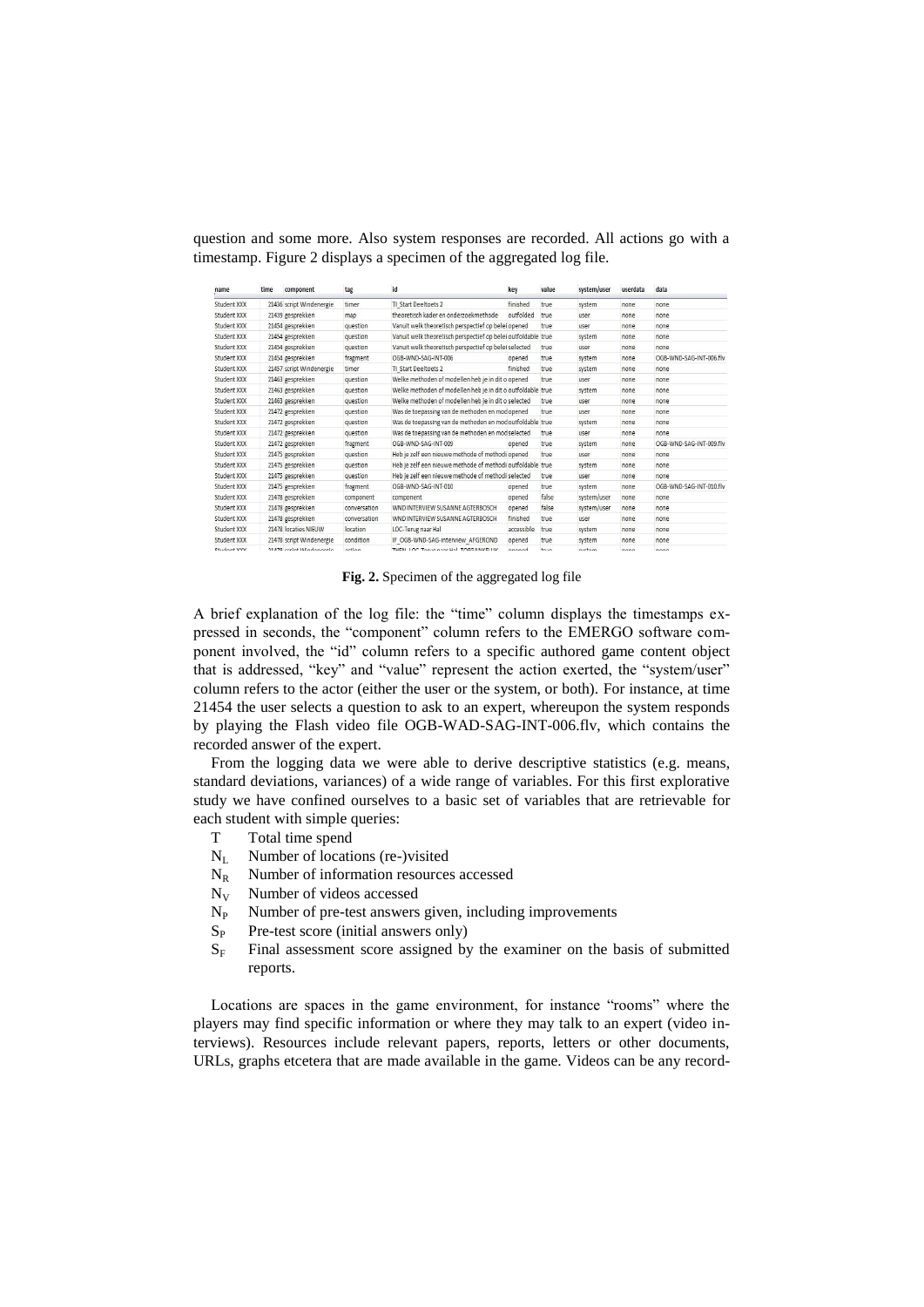ed file including expert interviews, instructional videos, archived TV-programs or documentaries. The pre-test scores  $S<sub>P</sub>$  are based on the initial answers of the students to the pre-test items (40 items in total). Since students were allowed to change their answers, we used their initial answers to obtain a metric of prior knowledge. The final assessment scores  $S_F$  are the only data not derived from the logging, but they are assigned by the examiner on the basis of the reports the final report about the respective games.

In view of the inquiry-based gaming environment and the freedom of moment for students we focused our study on the following research questions:

- To what extent can we identify different gaming behaviours?
- To what extent can behavioural characteristics be predictors of the final assessment scores?
- To what extent can pre-test scores be predictors of final assessment scores?

#### **6 Results**

We used MS-Excel for filtering the log files of 118 students (up to 700,000 records) and used SPSS for statistical processing. Few outliers were traced (in all cases at most two outliers with z-score>3), which were kept in the sample.

#### **6.1 To what extent can we identify different gaming behaviours?**

In Table 1 some of the key figures of the logging analysis are summarized.

|                          | Average per student | Standard deviation | Coefficient of variation |
|--------------------------|---------------------|--------------------|--------------------------|
| Total time T             | 53.8h               | 24.6 <sub>h</sub>  | 0.44                     |
| Pre-test score $S_{P}$   | 6.6                 | 1.2                | 0.18                     |
| Final score $S_F$        | 6.6                 | 1.5                | 0.24                     |
| Resources accessed $N_R$ | 180                 | 96                 | 0.54                     |
| Videos accessed $N_v$    | 120                 | 42                 | 0.35                     |
| Locations accessed $NL$  | 156                 | 61                 | 0.39                     |
| Pre-test answers $N_P$   | 65                  | 42                 | 0.65                     |

**Table 1.** Descriptive statistics of the logging data

Total time required for the 5 games is about 54 hours. The standard deviation of 24 hours indicates considerable spread among students. Similar large spreads are observed in the amounts of accessed resources, videos, locations and pre-test answers, indicating substantial variability of playing behaviours. Note that the games provide access to a limited set of resources (89), videos (100), locations (23) and pre-test questions (40). So, many of these are revisited. Some locations re-occur in all games and have to be re-opened in each game. It should be noted that the pre-tests and the final test are not equivalent: the pre-tests are a simple check of basic knowledge re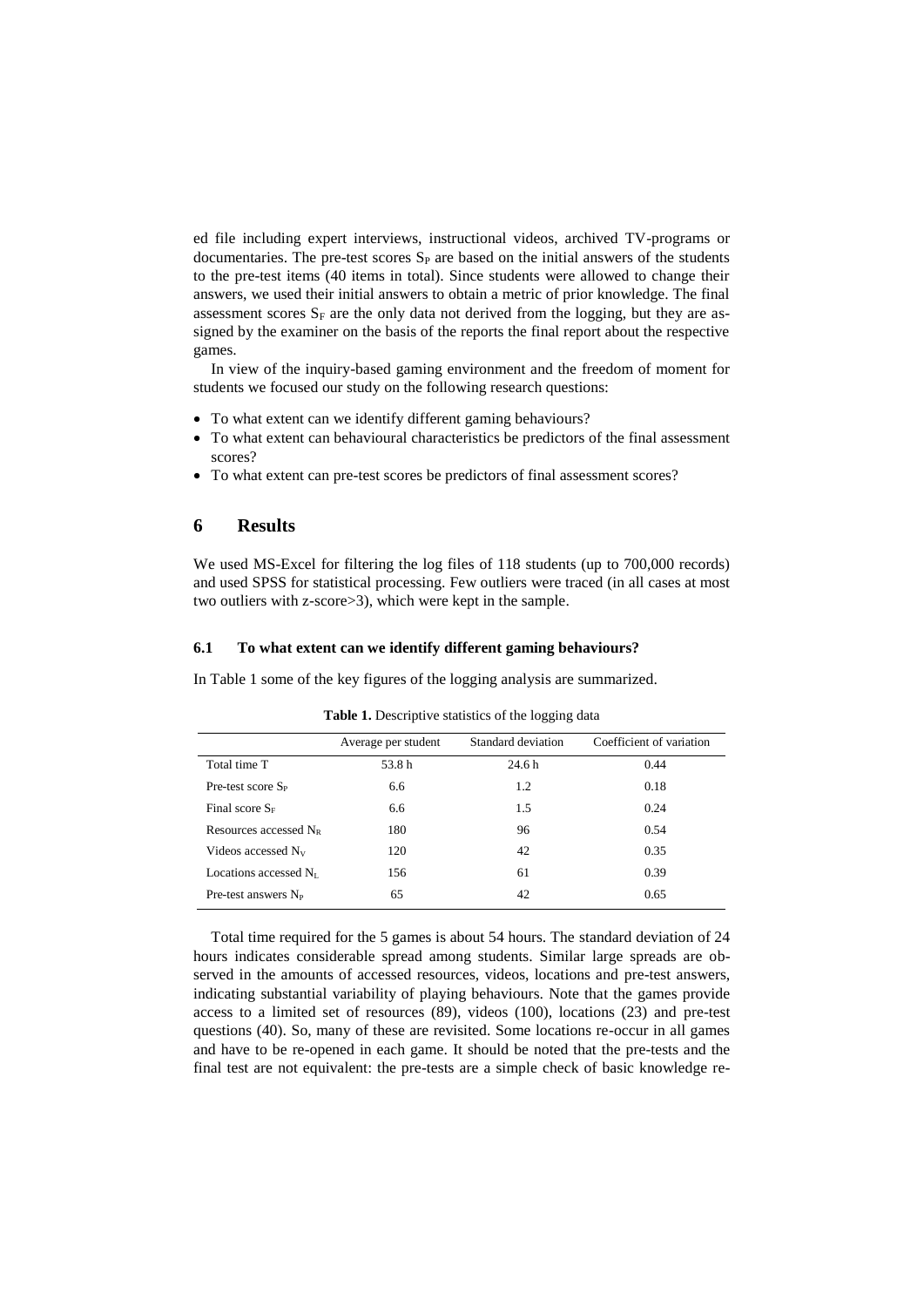quired for entering the games, while the final test covers all contents covered by the games.

For analysing the coherence of variability across different behavioural indicators we calculated correlations between the access numbers  $N_R$ ,  $N_V$  and  $N_L$ . We omitted pre-test questions  $N_P$  because the pre-tests are preceding the actual game play. Table 2 shows the results.

| Variables                      | Correlation r                  | p-value |         |
|--------------------------------|--------------------------------|---------|---------|
| Accessed resources $N_R$       | Accessed locations $N_L$       | .489    | < 0.01  |
| Accessed resources $N_R$       | Accessed videos $N_v$          | .447    | < 0.01  |
| Accessed videos N <sub>v</sub> | Accessed locations $NL$        | .351    | < 0.01  |
| Access rates resources $N_R/T$ | Access rates locations $N_I/T$ | .500    | < 0.01  |
| Access rates resources $N_R/T$ | Access rates videos $N_v/T$    | .484    | < 0.01  |
| Access rates videos $N_v/T$    | Access rates locations $N_I/T$ | -576    | $<$ 001 |

**Table 2.** Correlations of accessed resources, locations and videos

We found moderate correlations of  $r_{R,L}$ =.489,  $r_{R,V}$ =.447 and  $r_{V,L}$ =.351 all at a significance level of  $p<0.001$ . In view of the variance of total time T we replaced the access numbers  $N_R$ ,  $N_V$  and  $N_L$  with the access rates  $N_R/T$ ,  $N_V/T$  and  $N_L/T$ , respectively. Here we found slightly higher correlations of  $r_{R/T, L/T} = .500$ ,  $r_{R/T, V/T} = .484$  and  $r_{V/T, L/T}$ =.576, all of which are likewise highly significant (p<0.001). It demonstrates that all variables point at the same direction, be it that the variability of one rate variable explains between about 23% and 33% (r-squared) of the variability of another rate variable. This signals some behavioural consistency between the access rates of resources, videos and locations. Both the correlation and the variance identify the students´ "switching" behaviours as a likely behavioural trait.

### **6.2 To what extent can behavioural characteristics be predictors of the final assessment scores?**

Given the observed variability of "switching" behaviours we have looked into predictive regression models that use the switching rates  $N_R/T$ ,  $N_V/T$  and  $N_L/T$  as predictors of learning gains. Regarding these time-based activity rates we expressed the learning gains as scores per unit time  $S_F/T$  (this represents the efficiency of learning). Table 3 shows the results of the multiple regression analysis (hierarchical forced entry).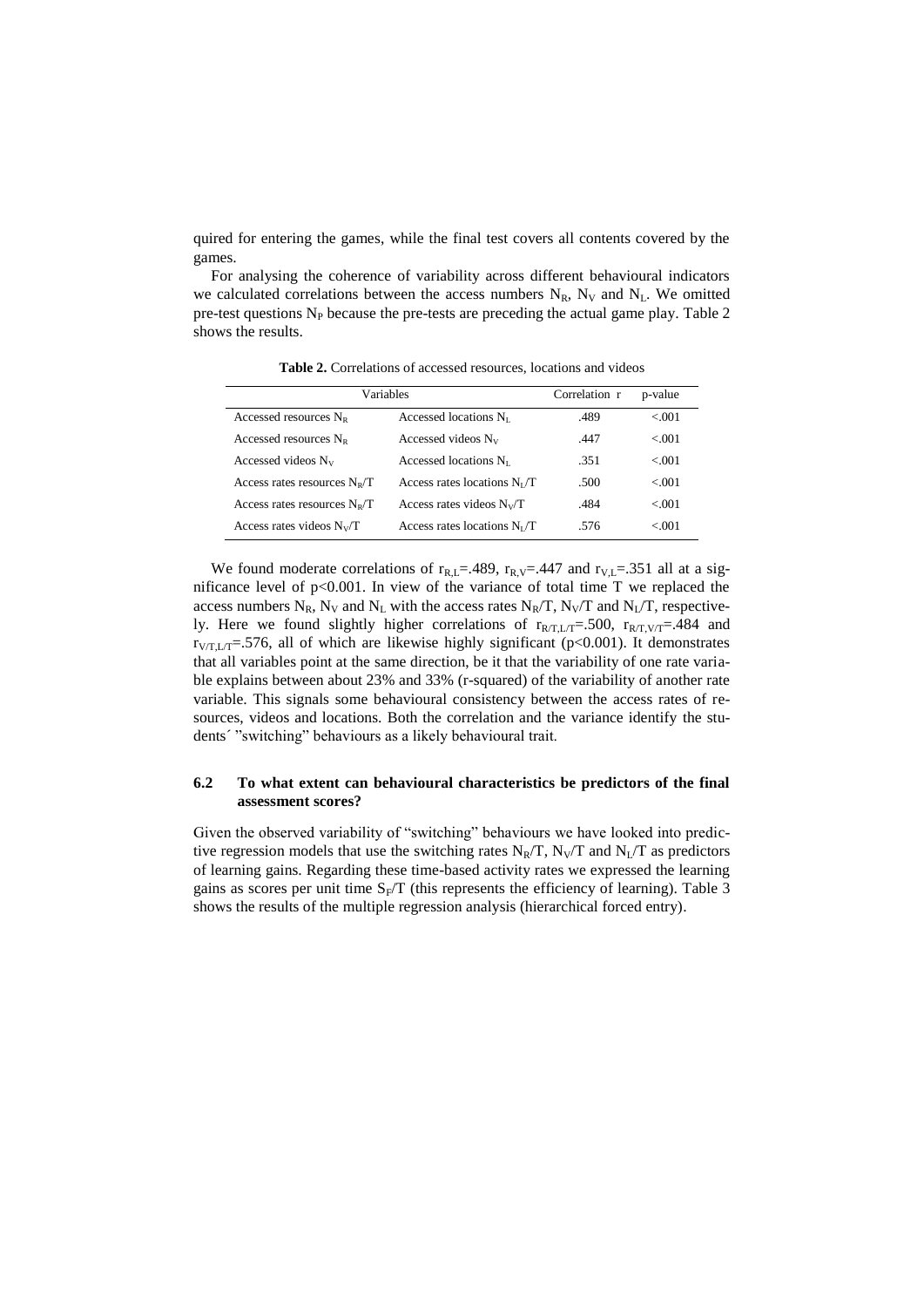| Model                       | Video<br>switching<br>rates $N_v/T$<br>included | Location<br>switching<br>rates $N_I/T$<br>included | Resources<br>switching<br>rates $N_R/T$<br>included | $R^2$ | p-value |
|-----------------------------|-------------------------------------------------|----------------------------------------------------|-----------------------------------------------------|-------|---------|
| Learning efficiency $S_F/T$ | yes                                             | no                                                 | no                                                  | .430  | < 0.01  |
| Learning efficiency $S_F/T$ | yes                                             | yes                                                | no                                                  | .540  | < 0.01  |
| Learning efficiency $S_F/T$ | yes                                             | yes                                                | yes                                                 | .545  | < 0.01  |

**Table 3.** Hierarchical regression analysis of learning efficiency and switching behaviours

We found that the overall model has an explanatory power of  $R^2 = 0.545$  (F(3,114)= 45.6,  $p<0.001$ ) which means that more than half of the variability of scores can be explained by the variability of switching behaviours. In the model hierarchy the adjusted  $R^2$  increased from 0.430 (videos only: F(1,116)=87.5, p<0.001) to 0.540 (videos and locations:  $F(2, 115)=27.5$ ,  $p<0.001$ ) and 0.545 (videos, locations and resources:  $F(3,114)=1.3$ ,  $p<0.249$ ). It follows that only videos and locations contribute significantly to the model. Regression coefficients in the reduced model are  $b_1$ =0.037 (t(117)=5.5, p<0.001) for the video rate and  $b_2=0.022$  (t(117)=5.2, p<0.001) for the location rate. It means that switching behaviour as based on video access rates and location access rates is a predictor (54%) of learning efficiency.

High learning efficiency, however, isn't equivalent with high final score, because the latter may also depend on total time spent. To what extent is switching behaviour a predictor of total time spent? Do fast switchers study faster? Multiple regression analysis with switching behaviours  $N_V/T$  and  $N_L/T$  as predictors for total time T produce a significant model with  $R^2$ =0.445 (F(2,115)=46.0, p<0.001) and standardized coefficients  $b_1 = -0.431$  (t(117)=-5.1, p<0.001) and  $b_2 = -0.318$  (t(117)=-3.7, p<0.001). This suggests that the variance of switching behaviours can account for 45% of the variance of total time spent. The negative signs of the regression coefficients indicate that high switching rates correspond with low T. Unfortunately, a combined model of using switching behaviours and total time spent  $T$  for predicting final scores  $S_F$  failed to produce meaningful outcomes. This is consistent with the very weak correlation that we've observed between scores  $S_F$  and total time spent T (r=0.182, p=0.049). Apparently other factors are predominant in final scores.

#### **6.3 To what extent is prior knowledge a predictor of final assessment scores?**

Having low levels of prior knowledge means that a learner has to make more efforts for achieving the same learning outcome. Alternatively, making the same learning effort as learners with sufficient prior knowledge would procure lower final scores. This line of reasoning suggests a model with pre-test score and total time as predictors of final score. Also the learning would be proportional with learning efficiency. As has been explained above learning efficiency is partly predicted by switching behaviours. Regressions with the current dataset, however failed to confirm a combined model of switching and pre-test score to predict final score. Also, simplified models using fewer predictors failed to produce meaningful outcomes. We've also used the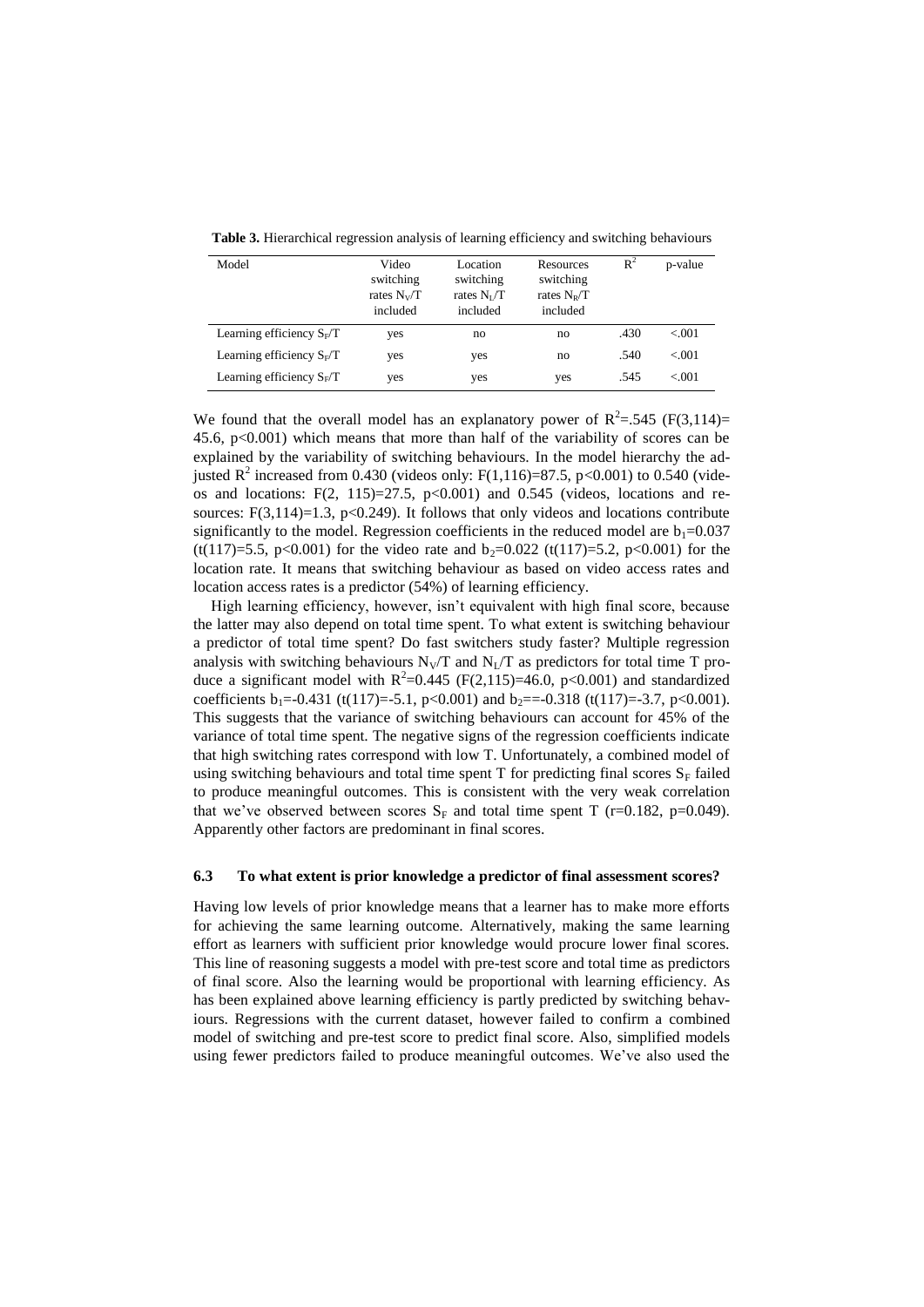number of answers  $N_P$  given in the pre-tests, which is possibly an indicator of ignorance or trial and error behaviour, as a predictor. But N<sub>P</sub> didn't contribute significantly to the regression statistics.

### **7 Discussion and conclusion**

In this study we analysed existing logging files of the VIBOA environmental policy games at Utrecht University. The freedom of movement that these inquiry-based learning games offer, seems to be accompanied by substantial behavioural variability across different individuals. Descriptive statistics of our sample of 118 subjects revealed such variability of the number of accessed locations  $N<sub>L</sub>$ , the number of accessed videos  $N_V$ , the number of accessed resources  $N_R$ , the number of pre-test answers  $N_P$  given, and the time T spent to the games. On average the game's (written) resources are opened twice, while videos tend to be opened only once. An explanation might be in the very modality of the objects: written resources are randomly accessible, while video has a temporal nature. It takes time to review a video, while a written resource could be re-accessed easily for looking up things. A technical issue may even have concealed the true rate of resource consultation, because in contrast with videos and locations all resources automatically open in a new browser window, which can be re-consulted by the player without making the game engine aware of this (therefore we didn't make extensive use of the resource variable  $N_R$  in our analyses). We found moderate but significant cross-correlations of  $N_R$ ,  $N_V$  and  $N_L$  and even higher values between the access rates  $N_R/T$ ,  $N_V/T$  and  $N_L/T$ , respectively, suggesting the relevance of a behavioural trait that could be identified as "switching behaviour". Multiple regression analysis showed that a model which uses video access rates N<sub>V</sub>/T and location access rates N<sub>L</sub>/T as predictors explains 54 % of the variance of learning efficiency. Both the model and the model coefficients were significant beyond the 0.001 level. The sample size of 118 subjects is well above the minimum requirements according to Greens [20] rules of thumb (50+8k, and 104+k with k the number of predictors), which strengthens the reliability of the outcome. We also were able to produce a reliable and significant model of switching behaviours  $N_{V/T}$  and  $N_{LT}$ predicting total time T. The silent but reasonable assumption here is that the dependent variable T is not necessarily required for determining the switching rates. So the switching rates are supposedly inherent individual traits that can be determined independently from total time T. Alternatively, the model can be transformed to use T square as the dependent variable by multiplying both hands of the model with T. Our efforts to establish a predictive model for final score failed. We found only a very weak correlation between scores and time. Also we weren't capable of demonstrating any relationships between the pre-test results and the final scores.

In view of the statement that there are "lies, damned lies and statistics", which is generally attributed to former British Prime Minister Benjamin Disraeli, we need to critically evaluate the significance of our findings. First of all this study is handicapped by having only log data and final scores available, while additional background profiles of students fail. Also, we had to do without tailored pre-tests and post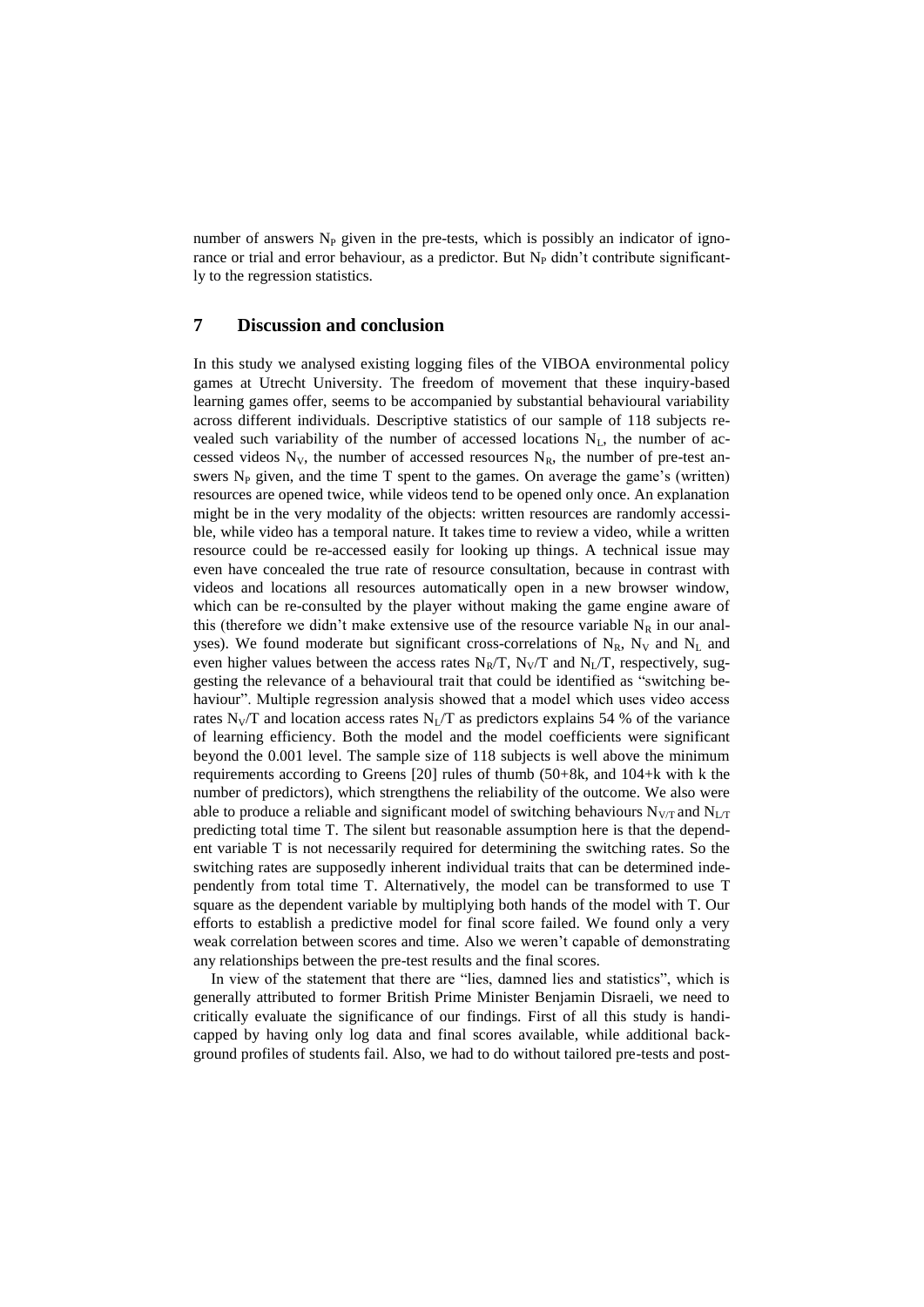tests, questionnaires, direct observations, and a randomised trial with experimental groups and a control group. Second, our starting point of associating the learners' increased freedom of movement with increased behavioural variability may be valid as such, but what is actually meant with freedom of movement and how it is expressed both in a qualitative and quantitative way is open to debate. Third, while we were able to identify switching behaviour as a relevant explanatory factor, we didn't provide an appropriate interpretation and theoretical foundation of this variable and a connection to cognitive states. Switching behaviour could be conceived as either a positive trait reflecting focused attention and efficient behaviours or a negative trait associated with impatience, superficiality or disorientation. As can be derived from Table 1 the average switching rates are typically 10 items per hour and are nothing like the frequent clicking that is common in social media and entertainment games. Fourth, the generalisation of the findings in this study is not straightforward because (naturally) all data are inherently tied to the specific game contents, game design and group of users. A different game play using different resources, videos, locations or any other game object will inevitably produce different effects and relationships.

A disclaimer putting these comments in perspective is that the purpose of our study was to explore to what extent the logging data of these particular games would be helpful to reveal meaningful patterns, variables and relationships. Even without the opportunity of collecting additional user information (e.g. profiles, appreciations, attitudes) or assigning different user groups to different conditions we have demonstrated the rich potential of game logging data and brought some relevant phenomena to the surface. Next steps in research call for developing and validating metrics for expressing game conditions such as freedom of movement, and use patterns such as switching behaviour, and make theoretical foundations for these in order to allow for empirical research and generalisation of findings. Exactly serious gaming could become an exemplary case of exploiting learning analytics.

### **References**

- 1. VandeWalle, D., Brown, S.P., Cron, W.L., Slocum, L.W.: The influence of goal orientation and self-regulation tactics on sales performance: A longitudinal field test. Journal of Applied Psychology 84 (1999) 249–259.
- 2. Fisher, S.L., Ford, J.K.: Differential effects of learner effort and goal orientation on two learning outcomes. Personnel Psychology 51 (1998) 397–420.
- 3. Redeker, C., Punie, Y., Ferrari, A.: eAssessment for 21st century learning and skills. In: Ravenscroft, A., Lindsteadt, S. Kloos, C.D., Hernandez-Leo, D. (eds.). 21st Century Learning for 21st Century Skills. Proceedings of the 7th European Conference on technology-enhanced learning EC-TEL. Springer, Heidelberg (2012) 292-305.
- 4. Westera, W., Nadolski, R., Hummel, H., Wopereis, I.: Serious Games for Higher Education: a Framework for Reducing Design Complexity. Journal of Computer-Assisted Learning 24-5 (2008) 20-432.
- 5. Buckingham Shum, S., Ferguson, R.: Social Learning Analytics. Educational Technology & Society 15-3 (2012) 3–26.
- 6. Baker, R.S.J.D., Yacef, K.: The state of educational data mining in 2009: A review and future visions. Journal of Educational Data Mining 1-1 (2009) 3-17.